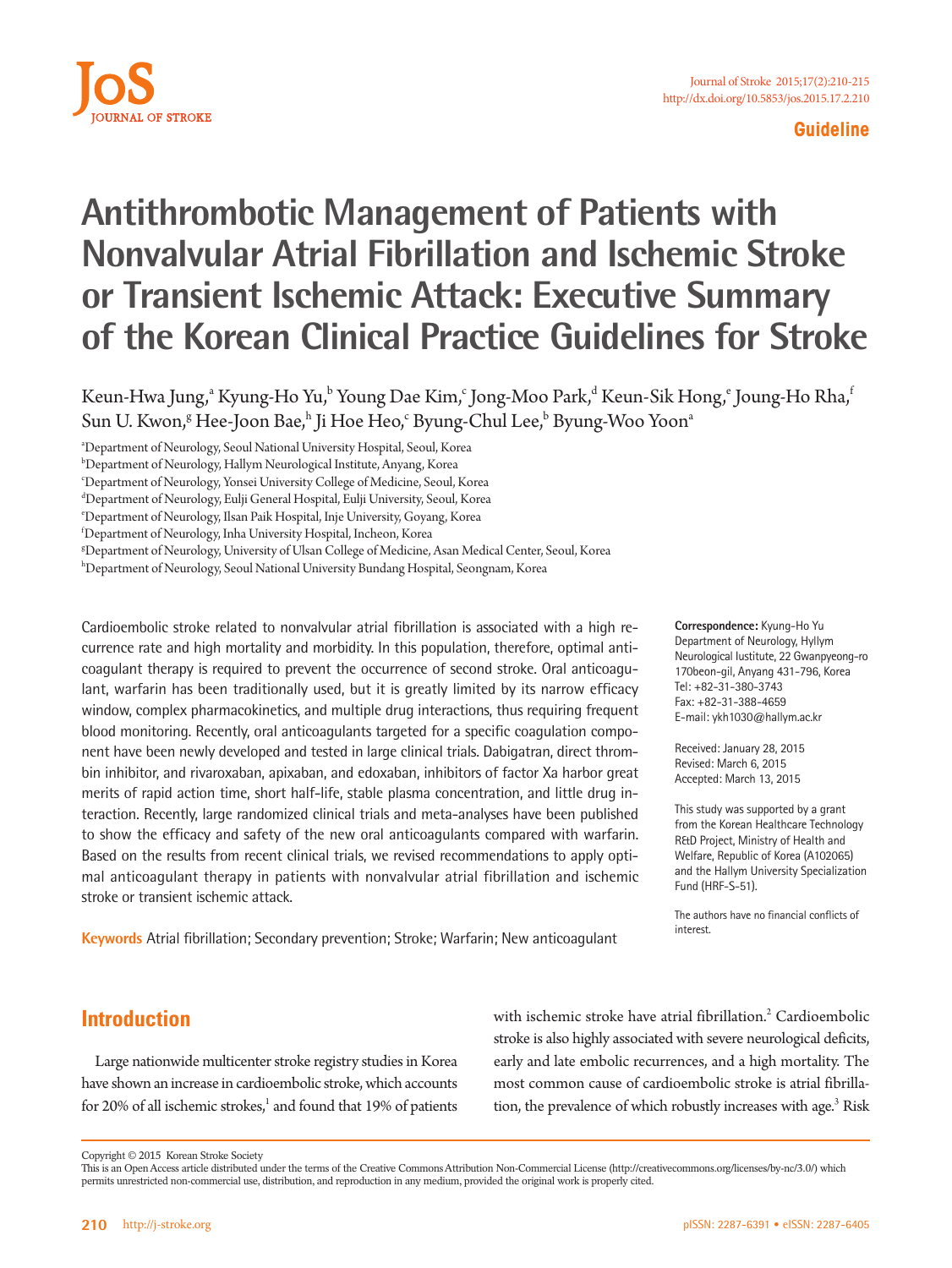factors including congestive heart failure, old age, hypertension, diabetes mellitus, and previous stroke further increase the risk of stroke, and these risk factors are prevalent in patients with stroke. Therefore, anticoagulation is highly recommended for secondary stroke prevention in patients with nonvalvular atrial fibrillation without contraindications. Warfarin has traditionally been used for long-term therapy. A conventional oral anticoagulant, warfarin confers its anticoagulant effect by inhibiting vitamin K-dependent factors (II, VII, IX, X). However, warfarin use is challenging for physicians and patients on account of its narrow therapeutic window, the need for frequent blood testing, its unstable anticoagulation effect, inter- and intra-individual variability of action, and multiple drug and food interactions. Several oral anticoagulants targeting a specific coagulation factor have been developed recently. Dabigatran etexilate is rapidly converted into active dabigatran by plasma carboxyesterases and competitively and reversibly inhibits both thrombin activity and generation. Rivaroxaban, apixaban, and edoxaban are not prodrugs, and competitively and reversibly bind to the active site of factor Xa. The new anticoagulants have the advantages of rapid action, a short half-life, stable plasma concentration, and little drug interaction, and have been tested in large randomized clinical trials. The first edition of the secondary stroke prevention guidelines for patients with atrial fibrillation was published in 2009, reflecting evidence published through June 30, 2007. However, large randomized clinical trials, subgroup analyses, and meta-analyses of the efficacy and safety of the new oral anticoagulants (NOACs) have been published recently. Accordingly, the guidelines writing committee revised the recommendations for preventing secondary stroke in patients with atrial fibrillation.

# **Previous guideline**

The first edition of the secondary stroke prevention guidelines for patients with atrial fibrillation was published in 2009 and did not reflect evidence concerning the newly developed oral anticoagulants. The previous recommendations were as follows:

Warfarin treatment (INR 2.0-3.0) is recommended, unless contraindicated, in patients with ischemic stroke or transient ischemic attack coexisting with sustained or paroxysmal atrial fibrillation (Evidence level: Ia, Recommendation grade: A).

If anticoagulants cannot be used, aspirin can be used instead (Evidence level: Ia, Recommendation grade: A). The recommended daily dose of aspirin is 325 mg. In Korea, a prescribable dose of 300 mg may be considered (Evidence level: IV, Recommendation grade: GPP).

For the recurrence of ischemic stroke or transient ischemic at-

tack in atrial fibrillation patients already receiving adequate anticoagulation therapy, increasing the therapeutic target to INR 2.5-3.5 or initiating combination therapy with antiplatelets may be considered (Evidence level: IV, Recommendation grade: C).

# **Methodology**

## Organization of the Korean Clinical Practice Guidelines **Committee**

Recommendations of the Korean Clinical Practice Guidelines (CPG) for Stroke are generated by summarizing foreign and Korean published evidence modified to take the Korean health care system into account. The first edition was published in 2009 and reflects evidence published through June 30, 2007. Since then, the Steering Committee has monitored new clinical evidence and selected topics requiring guidelines updates. The Steering Committee makes a final decision regarding guideline updates and appoints a Writing Committee chair for each of the following three areas: primary stroke prevention, acute stroke management, and secondary stroke prevention. Each chair organizes writing members by referring to their specialty with the approval of the Steering Committee. Under the supervision of each chair, the Writing Committee members search, compile, and evaluate new evidence and make recommendations for each topic. With the advent of new evidence for antithrombotic management in atrial fibrillation, the Steering Committee decided to update the guideline for secondary stroke prevention in patients with atrial fibrillation and composed the Writing Committee. Disagreements among Writing Committee members were resolved by consensus. The Steering Committee reviewed the first draft and recommended revision if necessary. The Writing Committee's revised draft was submitted, reviewed, and finally approved by the Steering Committee.

#### Evidence search process

The update process adheres to the international tool for the assessment of practice guidelines, the Appraisal of Guidelines for Research & Evaluation (AGREE II). The process of guideline development requires the documentation of all literature searches performed for the guideline revision. The search form to be completed by the Writing Committee includes items such as search duration, publication type, key words, search strategy, and database. For this revision, we searched articles from MED-LINE/PubMed and the National Guideline Clearinghouse from July 2007 to May 2014 using the following key words: atrial fibrillation AND stroke OR transient attack AND anticoagulant AND dabigatran OR rivaroxaban OR apixaban OR edoxaban AND warfarin AND stroke. Key words for exclusion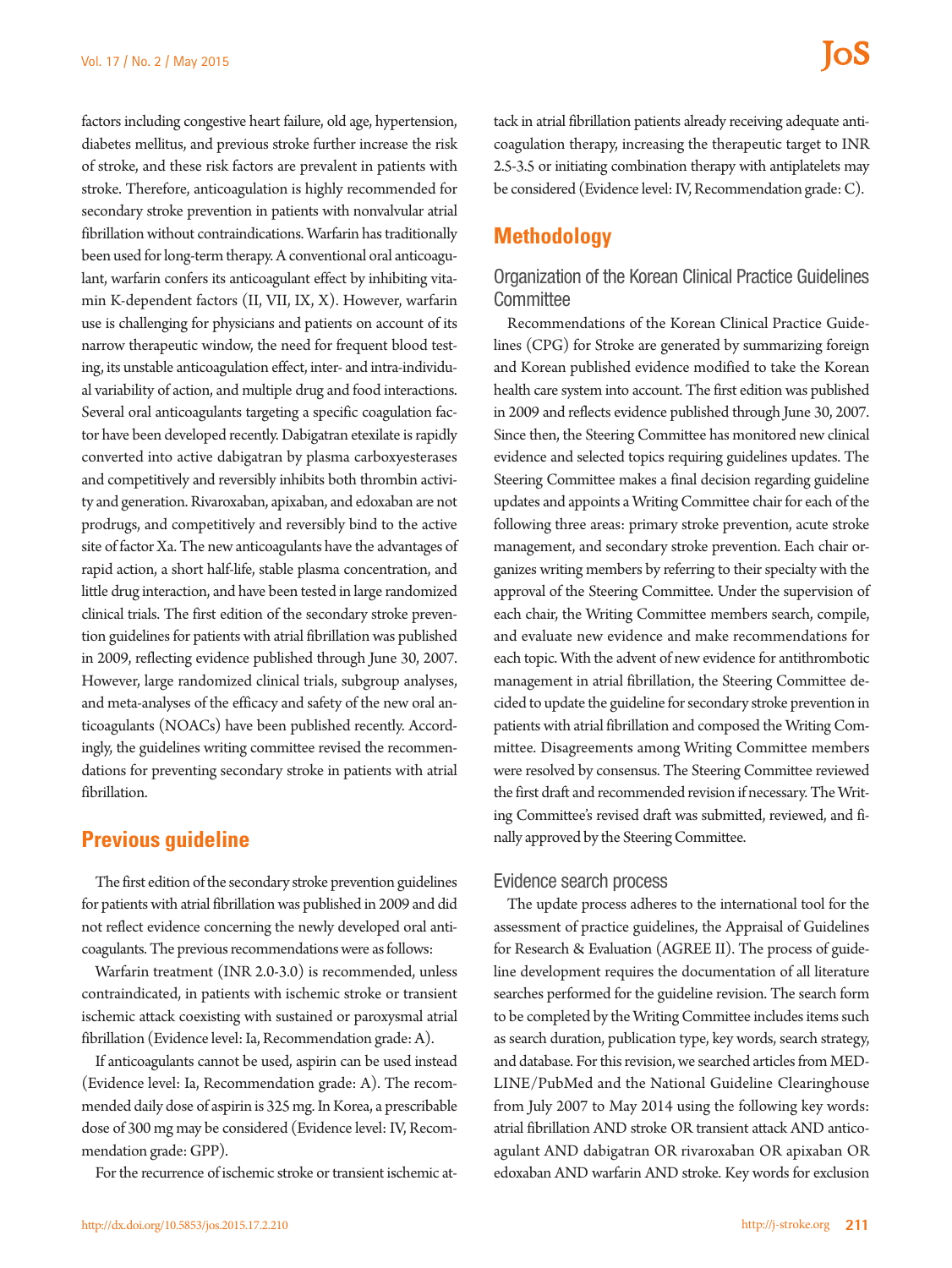included catheter ablation, cardioversion, valve replacement surgery, and left atrial appendage closure. The studies were limited to randomized controlled trials, controlled clinical trials, meta-analyses, and guidelines.

## Evidence review and determination of recommendation level

The Writing Committee reviewed all available studies meeting the inclusion and exclusion criteria, and finally retrieved 8 randomized controlled trials, 5 meta-analyses, and 4 subgroup analyses. The Writing Committee additionally reviewed 3 foreign updated guidelines including those of the European Society of Cardiology (2012),<sup>4</sup> the American College of Cardiology/ American Heart Association  $(2014)<sup>5</sup>$  and the American Stroke Association (2014).<sup>6</sup> Then, the level of evidence and the grade of each recommendation were determined according to the format suggested by the US Agency for Healthcare Policy and Research (currently the Agency for Healthcare Research and Quality, AHRG) in 1993 (Table 1). The level of evidence indicates

the quality and strength of the cumulative scientific evidence, and the grade of recommendation implies how strongly a statement is recommended.

## **Revised recommendations (Table 2)**

A full version of the updated proposal (in Korean) including detailed evidence is available in the Journal of the Korean Neurological Association.

For patients who had an ischemic stroke or transient ischemic attack with persistent or paroxysmal nonvalvular atrial fibrillation, oral anticoagulant therapy with warfarin, dabigatran, rivaroxaban, or apixaban is recommended for the prevention of recurrent stroke if not contraindicated (Evidence level: Ia, Recommendation grade: A). The selection of an anticoagulation therapy should be individualized based on clinical characteristics, patient preference, and the potential for drug interactions

**Table 1.** Guideline statement method of the US Agency for Healthcare Policy and Research

| Level                             | Type of evidence                                                                                                                                                                                           |
|-----------------------------------|------------------------------------------------------------------------------------------------------------------------------------------------------------------------------------------------------------|
| la                                | Evidence obtained from meta-analysis of randomized controlled trials.                                                                                                                                      |
| $\mathsf{lb}$                     | Evidence obtained from at least one randomized controlled trial.                                                                                                                                           |
| lla                               | Evidence obtained from at least one well-designed controlled study without randomization.                                                                                                                  |
| I <sub>l</sub>                    | Evidence obtained from at least one other type of well-designed quasi-experimental study.                                                                                                                  |
| Ш                                 | Evidence obtained from well-designed non-experimental descriptive studies, such as comparative studies, correlation studies and case studies.                                                              |
| $\mathsf{N}$                      | Evidence obtained from expert committee reports or opinions and/or clinical experiences of respected authorities.                                                                                          |
| Grade                             | Recommendation                                                                                                                                                                                             |
| A (evidence levels la, lb)        | Required - at least one randomized controlled trial as part of the body of literature of overall good quality and consistency addressing specific<br>recommendation.                                       |
| B (evidence levels IIa, IIb, III) | Required - availability of well conducted clinical studies but no randomized clinical trials on the topic of recommendation.                                                                               |
| C (evidence level IV)             | Required - evidence obtained from expert committee reports or opinions and/or clinical experiences of respected authorities. Indicates absence<br>of directly applicable clinical studies of good quality. |
| GPP (good practice point)         | Recommended best practice based on the clinical experience of the quideline development group.                                                                                                             |

**Table 2.** Guidelines for the antithrombotic management of patients with atrial fibrillation and ischemic stroke or transient ischemic attack

1 For patients who had an ischemic stroke or transient ischemic attack with persistent or paroxysmal nonvalvular atrial fibrillation, oral anticoagulant therapy with warfarin, dabigatran, rivaroxaban, or apixaban is recommended for the prevention of recurrent stroke if not contraindicated (Evidence level: Ia, Recommendation grade: A). The selection of an anticoagulation therapy should be individualized based on clinical characteristics, patient preference, and the potential for drug interactions (Recommendation grade: GPP). (New recommendation)

2 For patients treated with warfarin, adjusted-dose warfarin therapy targeting an INR of 2.0¬.3.0 is recommended (Evidence level: Ia, Recommendation grade: A). (Modified recommendation)

3 For patients treated with new oral anticoagulants (NOACs), renal function should be evaluated prior to the initiation of a NOAC. In patients with severe renal impairment, dabigatran, rivaroxaban, and apixaban are not recommended (Evidence level: III, Recommendation grade: B). (New recommendation)

- For patients who suffered a cardioembolic ischemic stroke or transient ischemic attack despite adequate anticoagulation with warfarin, warfarin therapy targeting a higher INR, the addition of an antiplatelet agent, or a switch to dabigatran, rivaroxaban, or apixaban can be considered (Evidence level: IV, Recommendation grade: C). (Modified recommendation)
- 5 Dabigatran, rivaroxaban, or apixaban can be considered in patients with nonvalvular atrial fibrillation who have a history of intracranial hemorrhage or are at a high risk of intracranial hemorrhage (Evidence level: III, Recommendation grade: B). (New recommendation)
- For patients with an ischemic stroke or transient ischemic attack and atrial fibrillation who cannot use oral anticoagulants, an antiplatelet agent should be considered (Evidence level: I, Recommendation grade: A). Aspirin monotherapy or aspirin plus clopidogrel combination therapy can be considered, and the selection of antiplatelet therapy should be based on balancing the risks of ischemic events and major bleedings (Evidence level: Ib, Recommendation grade: A). (Modified recommendation)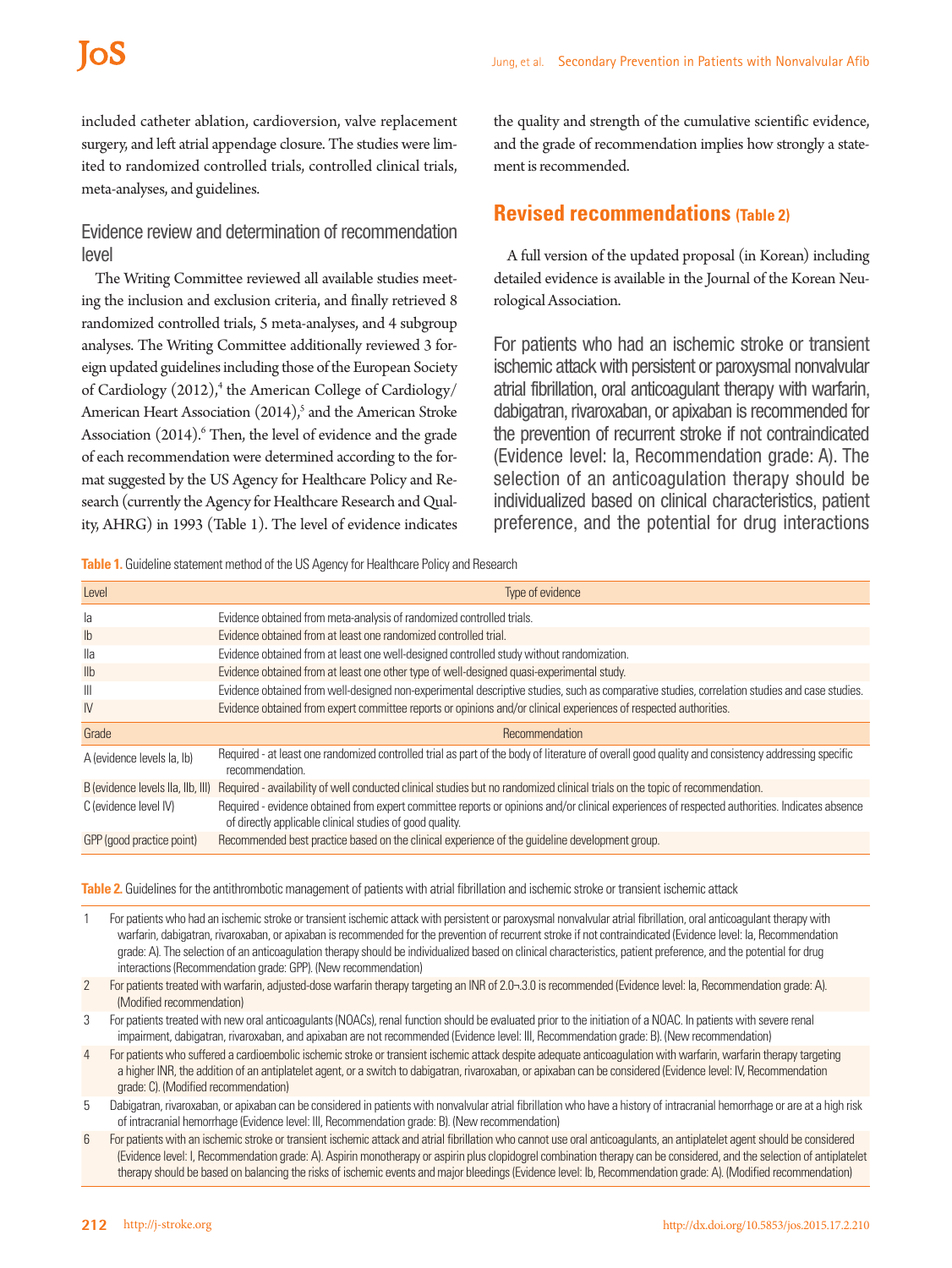#### (Recommendation grade: GPP). (New recommendation)

The most notable change in the current revised guidelines is the recommendation of both NOACs and warfarin. The Ia evidence level for warfarin therapy in patients who suffered an ischemic stroke or transient ischemic attack with nonvalvular persistent or paroxysmal atrial fibrillation was assigned on the basis of the European Atrial Fibrillation Trial (EAFT) of warfarin for secondary stroke prevention<sup>7</sup> and on an individual patient pooled analysis of 5 randomized controlled trials that included some secondary prevention subjects.<sup>8</sup> For NOACs, large randomized controlled trials demonstrated that the efficacy and safety of dabigatran, rivaroxaban, apixaban, and edoxaban were at least noninferior or superior to those of warfarin or aspirin. $9-14$  In subgroup analyses, the relative efficacy and safety of NOACs versus warfarin did not differ between patients with/without a prior history of stroke or transient ischemic attack.15-18 Moreover, the benefits of dabigatran were uniform across Asian and non-Asian subgroups.19 Despite the limitations inherent in combining heterogeneous trials testing different NOACs, 4 meta-analyses of overall trial populations and one meta-analysis that exclusively focused on patients with a prior history of stroke or transient ischemic attack consistently demonstrated that NOACs were superior to warfarin for stroke prevention as well as intracranial bleeding.20-24 While dabigatran, rivaroxaban, and apixaban were approved by the Korean Food and Drug Administration for stroke prevention in patients with nonvalvular atrial fibrillation, edoxaban has yet to be approved and was therefore excluded from this guideline statement. A Ia evidence level and A recommendation grade were assigned to NOACs for secondary stroke prevention in patients with atrial fibrillation. However, due to the lack of trials directly comparing NOACs, selection among the new anticoagulants was recommended at the GPP level to be dependent on patient characteristics including thrombosis risk, mechanism, comorbidities, patient preference, and the potential for drug interactions.

For patients treated with warfarin, adjusted-dose warfarin therapy targeting an INR of 2.0-3.0 is recommended (Evidence level: Ia, Recommendation grade: A). (Modified recommendation)

The Ia evidence level and A recommendation grade were assigned based on the EAFT treatment protocol targeting an INR of 2.0-3.0<sup>7</sup> and pooled data from 5 randomized controlled trials.<sup>8</sup>

For patients treated with NOACs, renal function should be evaluated prior to the initiation of a NOAC. In patients with severe renal impairment, dabigatran, rivaroxaban, and apixaban are not recommended

(Evidence level: III, Recommendation grade: B). (New recommendation)

NOACs are mainly or partly eliminated by renal excretion. Therefore, renal function should be assessed prior to NOAC use. Renal dysfunction criteria for clinical trial enrollment are variable across different NOACs. The RE-LY<sup>9</sup> and ROCKET-AF trials<sup>11</sup> excluded patients with severe renal dysfunction (CrCl  $<$  30 mL/min), whereas the AVERROES<sup>12</sup> and ARISTOTLE trials<sup>13</sup> excluded patients with a serum  $Cr > 2.5$  mg/dL or CrCl < 25 mL/min. In addition, regulatory approval for the use of NOACs in patients with renal dysfunction varies across countries. Taken together, these data indicate that NOACs should be selected very cautiously in cases of severely impaired renal function. This statement was given a III evidence level and B recommendation grade owing to the lack of well-designed studies.

For patients who suffered a cardioembolic ischemic stroke or transient ischemic attack despite adequate anticoagulation with warfarin, warfarin therapy targeting a higher INR, the addition of an antiplatelet agent, or a switch to dabigatran, rivaroxaban, or apixaban can be considered (Evidence level: IV, Recommendation grade: C). (Modified recommendation)

There are no validated data to serve as a basis for recommending antithrombotics for patients who had a cardioembolic ischemic stroke or transient ischemic attack despite adequate anticoagulation with warfarin. However, this is a scenario frequently encountered in clinical practice and we therefore provide a recommendation on the basis of expert consensus. For these patients, we recommend considering one of the following: a higher INR target, the addition of antiplatelet therapy, or a switch to dabigatran, rivaroxaban, or apixaban. The assigned evidence level and recommendation grade were IV and C, respectively.

Dabigatran, rivaroxaban, or apixaban can be considered in patients with nonvalvular atrial fibrillation who have a history of intracranial bleeding or are at a high risk of intracranial bleeding (Evidence level: III, Recommendation grade: B). (New recommendation)

No randomized controlled trials or experimental studies directly tested the efficacy and safety of any antithrombotic therapy for patients with nonvalvular atrial fibrillation who have a history of intracranial bleeding or are at a high risk of intracranial bleeding. However, a reduction of hemorrhagic stroke with dabigatran, rivaroxaban, and apixaban versus warfarin was demonstrated in randomized clinical trials $9-14$  and meta-analyses $20-24$  and further supported by subgroup analyses of patients with a history of stroke or transient ischemic attack.<sup>15-18</sup>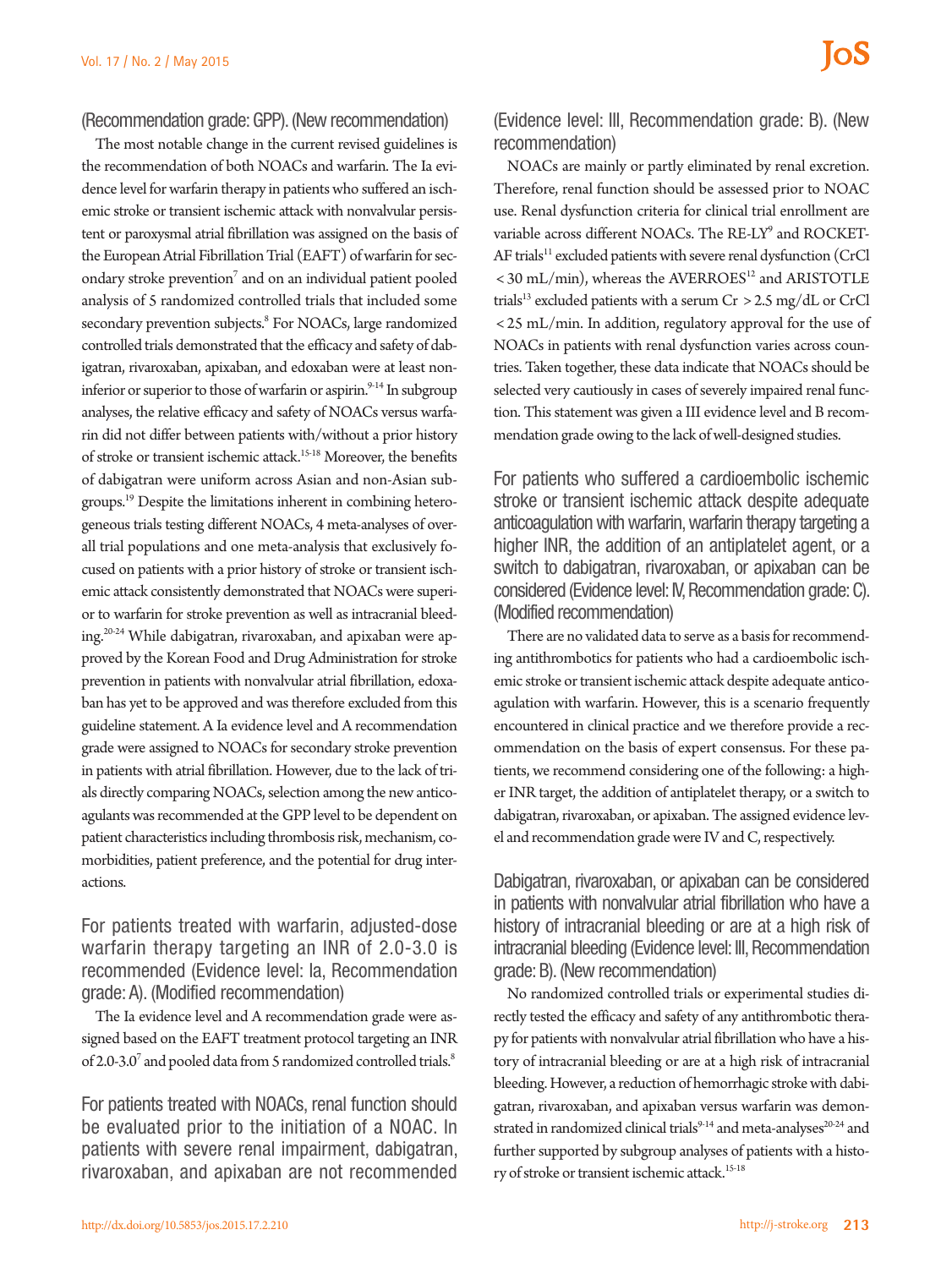For patients with an ischemic stroke or transient ischemic attack and atrial fibrillation who cannot use oral anticoagulants, an antiplatelet agent should be considered (Evidence level: I, Recommendation grade: A). Aspirin monotherapy or aspirin plus clopidogrel combination therapy can be considered, and the selection of antiplatelet therapy should be based on balancing the risks of ischemic events and major bleedings (Evidence level: Ib, Recommendation grade: A). (Modified recommendation)

Although the efficacy of antiplatelet therapy is greatly inferior to that of anticoagulant therapy, a meta-analysis showed that compared with placebo, antiplatelet therapy significantly reduced the risk of stroke.<sup>25</sup> Therefore, antiplatelet therapy is recommended for patients who cannot use oral anticoagulation therapy. The ACTIVE-A trial suggested that the addition of clopidogrel to aspirin was more effective than aspirin monotherapy, but increased the risk of major hemorrhage.<sup>26</sup> Therefore, our recommendation is that combination therapy with aspirin and clopidogrel can be considered while balancing the risk of ischemic events and major bleedings in individual patients with a Ib evidence level and A recommendation grade.

## **References**

- 1. Jung KH, Lee SH, Kim BJ, Yu KH, Hong KS, Lee BC, et al. Secular trends in ischemic stroke characteristics in a rapidly developed country: results from the Korean Stroke Registry Study (secular trends in Korean stroke). *Circ Cardiovasc Qual Outcomes* 2012;5:327-334.
- 2. Kim BJ, Han MK, Park TH, Park SS, Lee KB, Lee BC, et al. Current status of acute stroke management in Korea: a report on a multicenter, comprehensive acute stroke registry. *Int J Stroke*  2014; 9:514-518.
- 3. Go AS, Hylek EM, Phillips KA, Chang Y, Henault LE, Selby JV, et al. Prevalence of diagnosed atrial fibrillation in adults: national implications for rhythm management and stroke prevention: the AnTicoagulation and Risk Factors in Atrial Fibrillation (ATRIA) Study. *JAMA* 2001;285:2370-2375.
- 4. Camm AJ, Lip GY, De Caterina R, Savelieva I, Atar D, Hohnloser SH, et al. 2012 focused update of the ESC Guidelines for the management of atrial fibrillation: an update of the 2010 ESC Guidelines for the management of atrial fibrillation. Developed with the special contribution of the European Heart Rhythm Association. *Eur Heart J* 2012;33:2719-2747.
- 5. January CT, Wann LS, Alpert JS, Calkins H, Cleveland JC Jr, Cigarroa JE, et al. 2014 AHA/ACC/HRS Guideline for the Management of Patients With Atrial Fibrillation: A Report of

the American College of Cardiology/American Heart Association Task Force on Practice Guidelines and the Heart Rhythm Society. *Circulation* 2014;130:e199-267.

- 6. Kernan WN, Ovbiagele B, Black HR, Bravata DM, Chimowitz MI, Ezekowitz MD, et al. Guidelines for the Prevention of Stroke in Patients With Stroke and Transient Ischemic Attack: a Guideline for Healthcare Professionals From the American Heart Association/American Stroke Association. *Stroke* 2014; 45:2160-2236.
- 7. EAFT (European Atrial Fibrillation Trial) Study Group. Secondary prevention in non-rheumatic atrial fibrillation after transient ischaemic attack or minor stroke. EAFT (European atrial fibrillation trial) study group. *Lancet* 1993;342:1255-1262.
- 8. Atrial Fibrillation Investigators. Risk factors for stroke and efficacy of antithrombotic therapy in atrial fibrillation. Analysis of pooled data from five randomized controlled trials. *Arch Intern Med* 1994;154:1449-1457.
- 9. Connolly SJ, Ezekowitz MD, Yusuf S, Eikelboom J, Oldgren J, Parekh A, et al. Dabigatran versus warfarin in patients with atrial fibrillation. *N Engl J Me*d 2009;361:1139-1151.
- 10. Connolly SJ, Wallentin L, Ezekowitz MD, Eikelboom J, Oldgren J, Reilly PA, et al. The Long-Term Multicenter Observational Study of Dabigatran Treatment in Patients With Atrial Fibrillation (RELY-ABLE) Study. *Circulation* 2013;128:237-243.
- 11. Patel MR, Mahaffey KW, Garg J, Pan G, Singer DE, Hacke W, et al. Rivaroxaban versus warfarin in nonvalvular atrial fibrillation. *N Engl J Med* 2011;365:8838-8891.
- 12. Connolly SJ, Eikelboom J, Joyner C, Diener HC, Hart R, Golitsyn S, et al. Apixaban in patients with atrial fibrillation. *N Engl J Med* 2011;364:806-817.
- 13. Granger CB, Alexander JH, McMurray JJ, Lopes RD, Hylek EM, Hanna M, et al. Apixaban versus warfarin in patients with atrial fibrillation. *N Engl J Med* 2011;365:981-992.
- 14. Giugliano RP, Ruff CT, Braunwald E, Murphy SA, Wiviott SD, Halperin JL, et al. Edoxaban versus warfarin in patients with atrial fibrillation. *N Engl J Med* 2013;369:2093-2104.
- 15. Diener HC, Connolly SJ, Ezekowitz MD, Wallentin L, Reilly PA, Yang S, et al. Dabigatran compared with warfarin in patients with atrial fibrillation and previous transient ischaemic attack or stroke: a subgroup analysis of the RE-LY trial. *Lancet Neurol* 2010; 9:1157-1163.
- 16. Hankey GJ, Patel MR, Stevens SR, Becker RC, Breithardt G, Carolei A, et al. Rivaroxaban compared with warfarin in patients with atrial fibrillation and previous stroke or transient ischemic attack: a subgroup analysis of ROCKET AF. *Lancet Neurol* 2012; 11:315-322.
- 17. Diener HC, Eikelboom J, Connolly SJ, Joyner CD, Hart RG, Lip GY, et al. Apixaban versus aspirin in patients with atrial fi-